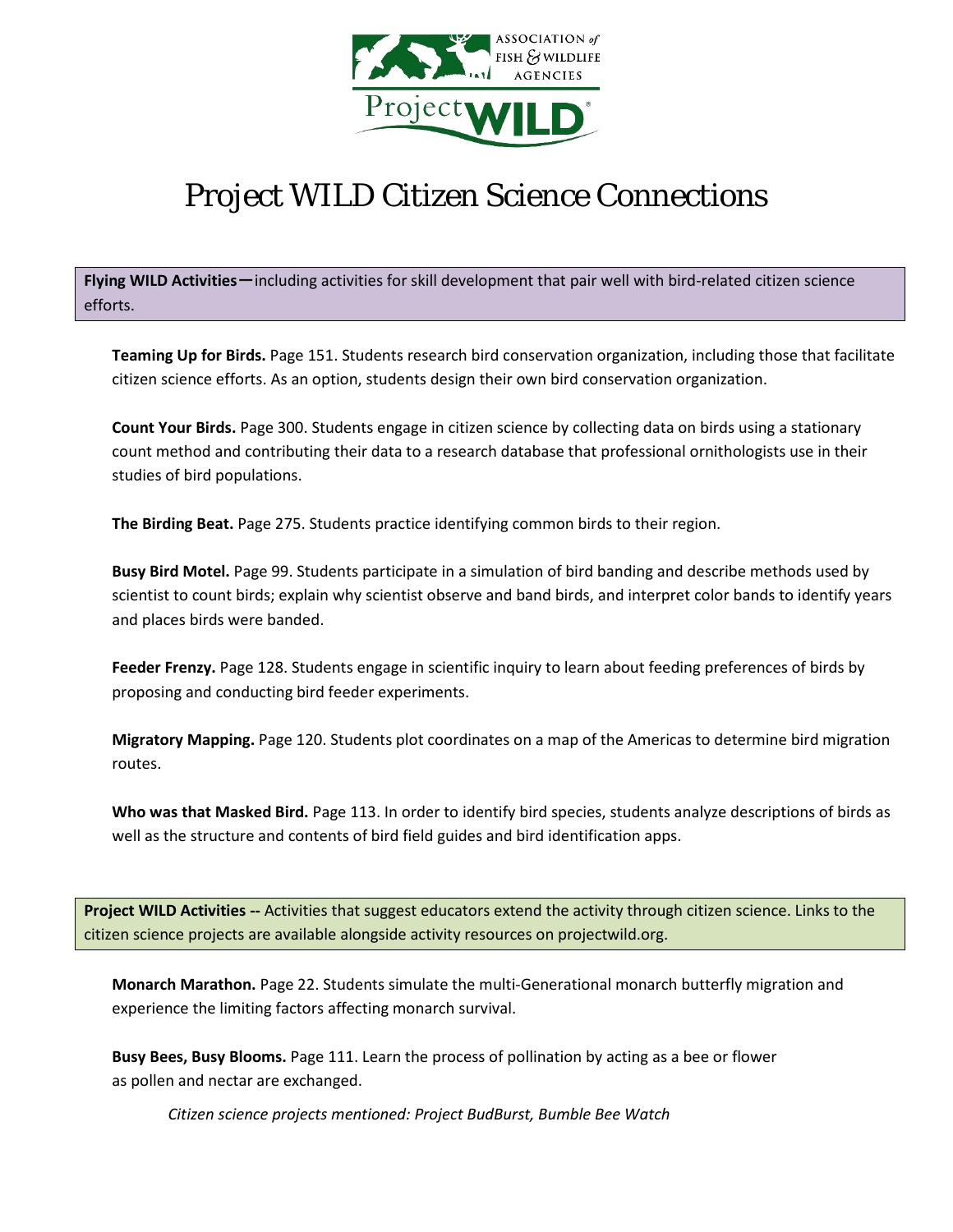**Phenology at Play.** Page 167. Perform skits and graph data to understand effects of climate change on phenology and a migratory bird population.

*Citizen science projects mentioned: Project Budburst, Project Noah, eBird, iNaturalist or Nature's Notebook*

**Birds of Prey.** Page 184. Interpret data on wildlife populations and climate to recognize the interdependence of a healthy, functioning ecosystem.

*Citizen science project mentioned: Global Learning and Observations to Benefit the Environment (GLOBE) program*

**Keeping Cool.** Page 200. Use thermometers in an investigation to explore how reptiles adapt to temperature changes.

**Water Mileage.** Page 266. Perform calculations to understand how adaptations enable animals to survive in harsh environments.

**Fire Ecologies.** Page 233. Carry out an investigation of burned and unburned habitat areas to evaluate the positive and negative effects fire has on wildlife and habitat.

*Citizen science project mentioned: iNaturalist*

**Lights Out!** Page 366. Learn about light pollution and its impacts, and design an action plan to reduce light pollution in your community.

*Citizen science project mentioned: Globe at Night*

**Bird Song Survey.** Page 459. Identify and inventory the local bird population.

*Citizen science projects mentioned: Cornell Lab of Ornithology citizen science programs*

Additional activities consisting of field investigations, which would pair well with citizen science efforts:

**Ants on a Twig.** Page 105. Observe ant behavior, then model ant movement and communication.

**Dropping in on Deer.** Page 475. Estimate the population density of deer in a given area by counting deer pellet groups.

**Eco-Enrichers.** Page 177. Design and conduct an experiment to investigate soil types and organisms found in soil.

**Environmental Barometer.** Page 158. Plan an investigation of biotic and abiotic elements in an area to consider relationships between environmental factors and the presence or absence of wildlife.

**Graphananimal.** Page 61. Tally and graph the diversity of animals on a nature walk to compare different environments.

**Insect Inspection.** Page 2. Ask an investigative question related to insects, then collect and explore insects to find out more.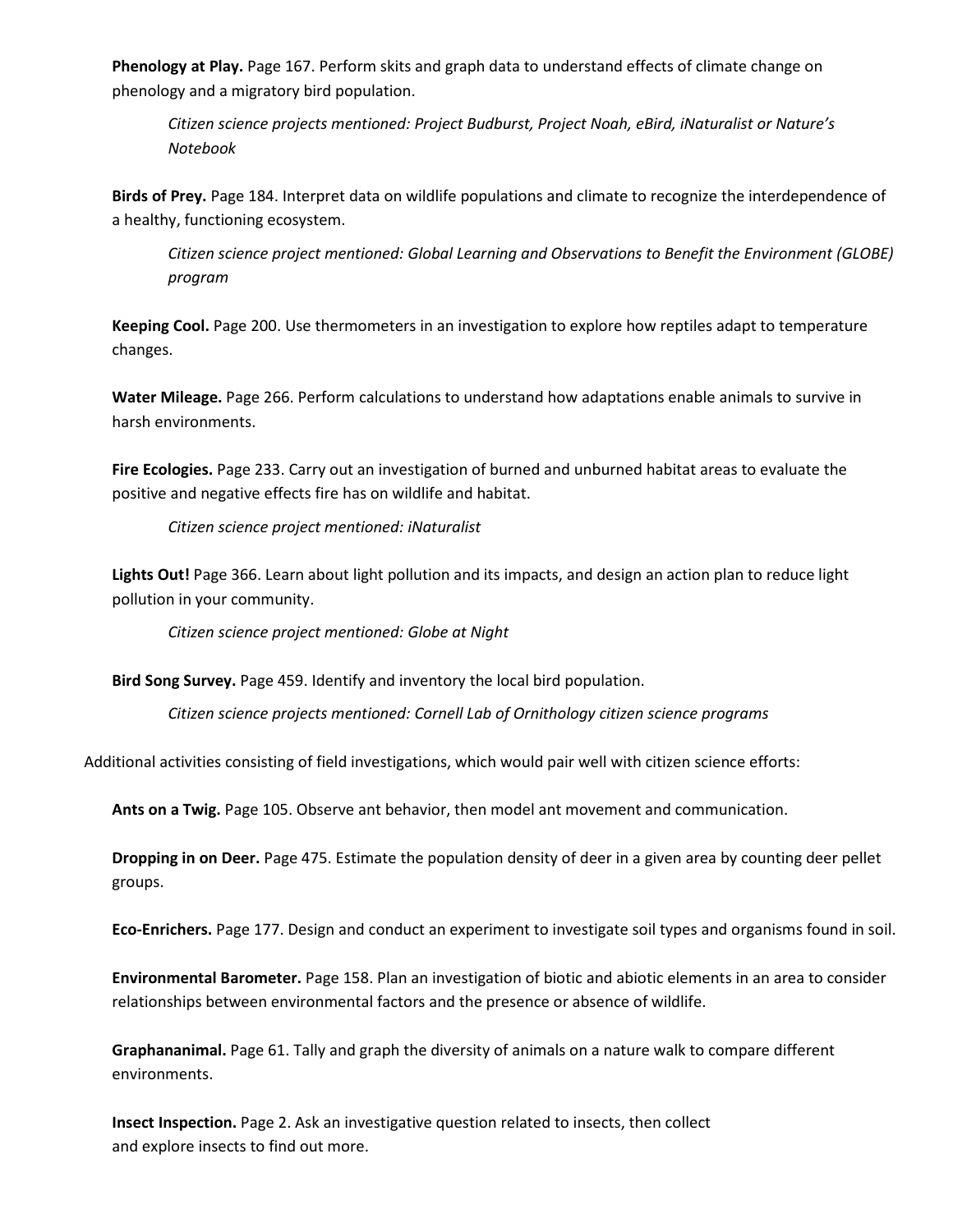**HabiCache.** Page 123. Map evidence of wildlife and key habitat components using handheld devices with GPS to draw conclusions about the habitat needs of wildlife and humans.

**Seed Need.** Page 117. Sort seeds based on dispersal method, and act as wildlife in a simulation to demonstrate seed dispersal.

**Tracks!** Page 36. Search for and identify wildlife tracks, then make plaster casts of tracks.

**Urban Nature Search.** Page 94. Go on a scavenger hunt to observe and record different types of wildlife and habitat features in your schoolyard.

**Which Niche?** Page 82. Read ecosystem cards to identify and compare species' niches; then go outside to make observations of wildlife and various niches they fill.

**World Travelers.** Page 404. Plan and carry out an investigation in your schoolyard to identify native and nonnative plant populations, examining the positive and negative effects of their presence.

**Aquatic WILD Activities –** Page numbers are listed for the 2020 printing; refer to the copyright date in your guide.

**Living Research: Aquatic Heroes and Heroines.** Page 291. Identify, research, and write a biography of someone who has made contributions to conserving aquatic environments

Additional activities consisting of field investigations, which would pair well with citizen science efforts:

**Edge of Home.** Page 117. Explore the concept of ecotones by visiting places where habitats overlap.

**Gone Fishing!** Page 270. Investigate fish and fish habitat by using data collected on a fishing trip to answer an investigative question.

**Got Water?** Page 22. Explore the habitat features of a schoolyard or neighborhood to determine if certain animals can find what they need to survive in that area.

**Puddle Wonders!** Page 164. Measure and record the amount of water in puddles, and observe and describe organisms that live in or near puddles.

**Water Canaries.** Page 61. Assess the relative environmental quality of a stream or pond using indicators of pH, water temperature, and the presence of a diversity of organisms.

**Water Safari.** Page 35. Investigate an outdoor study site to discover wildlife, signs of wildlife, and the locations of water sources which wildlife may use.

**Watershed.** Page 194. Measure the area of a local watershed, calculate the amount of water it receives each year, and discuss functions of the watershed.